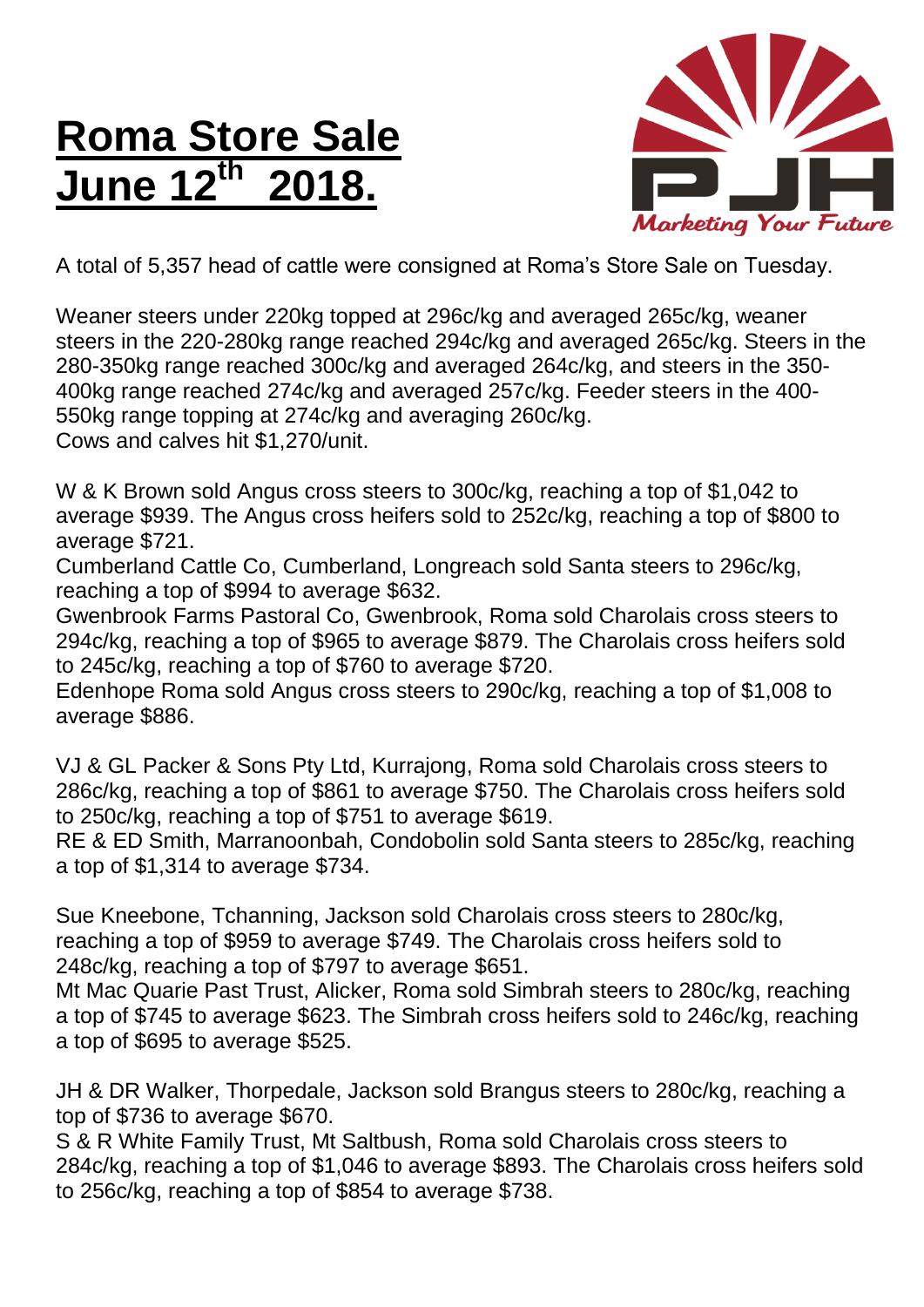Wellesley Pastoral Co, Wellesley, Surat sold Euro cross steers to 274c/kg, reaching a top of \$1,146 to average \$1,065.

RP & TM Sevil, Kenilworth, Mitchell sold Santa cross steers to 274c/kg, reaching a top of \$690 to average \$560.

Tullamore Park Pastoral Co, Araluen, Roma sold Santa steers to 273c/kg, reaching a top of \$1,099 to average \$1,004.

Mrs Statham, Possession Creek, Mitchell sold Santa cross steers to 270c/kg, reaching a top of \$1,211 to average \$1,129. The Santa cross heifers sold to 256c/kg, reaching a top of \$1,023 to average \$922.

Tewinga Pastoral Holdings, Flora Downs, Camooweal sold Droughtmaster cross steers to 270c/kg, reaching a top of \$711 to average \$638.

Bronte Cattle Co, Bronte, Charleville sold Santa steers to 269c/kg, reaching a top of \$660 to average \$660.

DW & CE Collinson, Gubberamunda, Roma sold Angus steers to 268c/kg, reaching a top of \$1,537 to average \$1,313.

Henrick Cattle Co, Dakota, Roma sold Angus cross steers to 267c/kg, reaching a top of \$812 to average \$812.

Melano Holdings Pty Ltd, Prairie Flat, Charleville sold Brangus steers to 262c/kg, reaching a top of \$460 to average \$460.

Heifers under 220kg topped at 250c/kg and averaged 215c/kg, while heifers in the 220 – 280kg range topped at 256c/kg and averaged 225c/kg. Heifers in the 280- 350kg range topped at 256c/kg, averaging 233c/kg. Heifers in the 350-450kg range topped at 256c/kg, averaging 216c/kg.

GE & LF Thornton, Westlyn, Morven sold Charolais cross heifers to 250c/kg, reaching a top of \$861 to average \$741.

Mt Cornish Grazing Co, Lillarea West, Aramac sold Santa heifers to 232c/kg, reaching a top of \$738 to average \$657.

P Tite, Mt Abundance, Roma sold Shorthorn cross heifers to 214c/kg, reaching a top of \$650 to average \$650.

Cows in the 300-400kg range reached 166c/kg and averaged 116c/kg, while cows in the 400kg-500kg range reached 186c/kg and averaged 143c/kg. Cows over 500kg topped at 221c/kg, averaging 185c/kg.

## *PJH sell 8 th position next week.*

*Please be aware that all cattle being sold must be accompanied by a* 

*National Cattle Health Declaration as well as NVD*